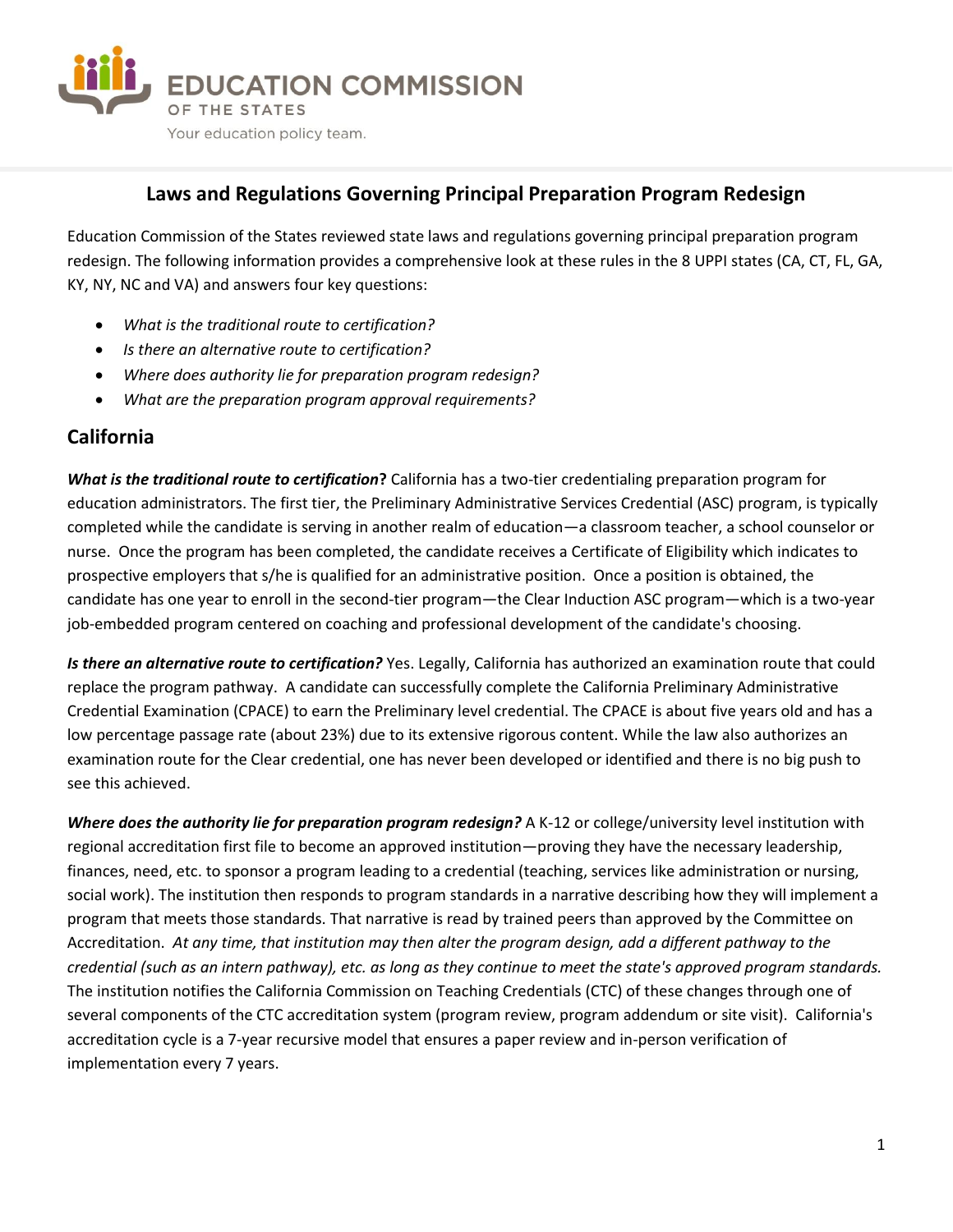*[What are the principal preparation program approval requirements](https://www.ctc.ca.gov/docs/default-source/educator-prep/standards/svc-admin-handbook-2016-pdf.pdf?sfvrsn=80af7e44_0)?* The following are the standards for a preliminary ASC program, which a program must meet in addition to admission requirements:

- 1. **Program Design and Rationale** Aligns with the California Administrator Performance Expectations (CAPE) and includes both formative and summative assessments based on CAPE.
- 2. **Collaboration, Communication and Coordination** Establishes one or more partnerships that contribute substantively to the design, implementation, quality and effectiveness of the program.
- 3. **Development of Professional Leadership Perspectives** Facilitates each candidate's development of a professional leadership perspective through learning activities that promote leadership and interpersonal skills.
- 4. **Equity, Diversity and Access** Provides each candidate with an opportunity to understand and apply theories and principles of educational equity within the educational context, for the purposes of creating more socially just learning environments.
- 5. **Role of Schooling in a Democratic Society** Provides each candidate with an opportunity to critically examine the principles of democratic education and the responsibilities of citizenship.
- 6. **Preparing Candidates to Master the Administrator Performance Expectations (CAPEs)**
- 7. **Nature of Field Experiences** Participate in practical field experiences that are designed to facilitate the application of theoretical concepts in authentic settings.
- 8. **Guidance, Assistance and Feedback** Has an effective system by which the candidate's performance is guided, assisted and evaluated in each field experience.
- 9. **Assessment of Candidate Performance** Determines on the basis of thoroughly documented evidence that each candidate has demonstrated a satisfactory knowledge and understanding of the **[California](https://www.cpp.edu/~ceis/education/educational-admin/documents/edadmin-CACE.pdf)  [Administrator Content Expectations](https://www.cpp.edu/~ceis/education/educational-admin/documents/edadmin-CACE.pdf)** and satisfactory performance on the full range of **[California](https://www.cpp.edu/~ceis/education/educational-admin/documents/edadmin-CAPES.pdf)  [Administrator Performance Expectations.](https://www.cpp.edu/~ceis/education/educational-admin/documents/edadmin-CAPES.pdf)**

# **Connecticut**

*What is the traditional route to certification***?** To obtain an administrative endorsement in intermediate administration or supervision, a candidate completes a state-approved planned program of educator preparation at a regionally accredited college or university, leading to a formal institutional recommendation for certification. This allows the candidate to receive an initial endorsement. The candidate may also choose to advance to a professional level endorsement upon completion of additional graduate coursework.

*Is there an alternative route to certification?* Yes. [State law](https://www.cga.ct.gov/current/pub/chap_166.htm#sec_10-145p) requires the state department of education to approve an alternative route to certification (ARC) administrator program to -

- 1. Be provided by a public or independent institution of higher education, a local or regional board of education, a regional educational service center or a private, nonprofit teacher or administrator training organization approved by the state board of education.
- 2. Accept only those participants who (A) hold a bachelor's degree from an institution of higher education accredited by the Board of Governors of Higher Education or regionally accredited, (B) have at least forty school months teaching experience, of which at least ten school months are in a position requiring certification at a public school, in this state or another state, and (C) are recommended by the immediate supervisor or district administrator of such person on the basis of such person's performance.
- 3. Require each participant to (A) complete a one-year residency that requires such person to serve (i) in a position requiring an intermediate administrator or supervisor endorsement, and (ii) in a full-time position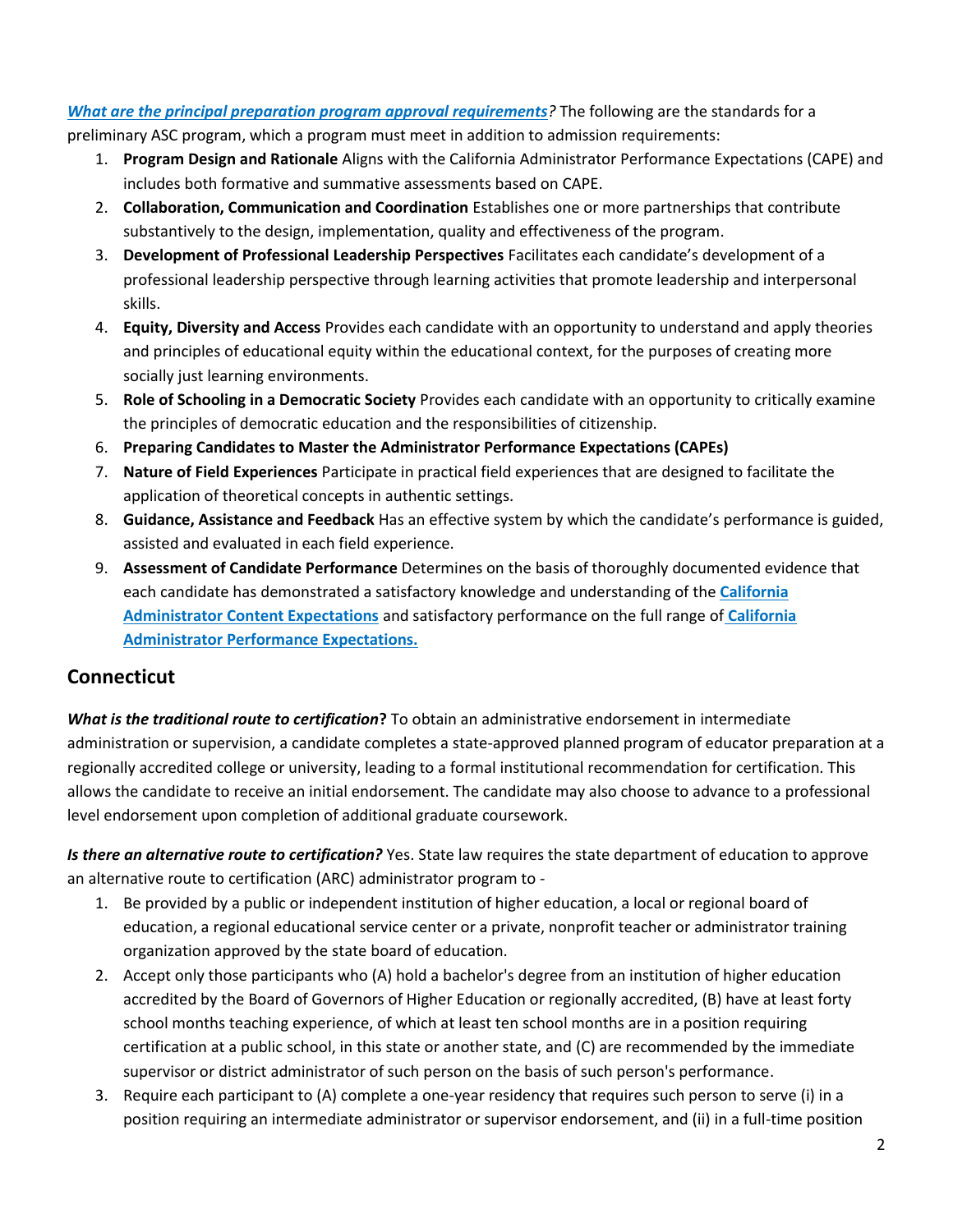for ten school months at a local or regional board of education in the state under the supervision of (I) a certified administrator, and (II) a supervisor from an institution or organization described in subdivision (1) of this subsection, or (B) have ten school months experience in a full-time position as an administrator in a public or nonpublic school in another state that is approved by the appropriate state board of education in such other state.

4. Meet such other criteria as the state department of education requires.

This additional criteria, adopted by the Connecticut State Department of Education, requires the ARC administrator program must -

- 1. Address a shortage area.
- 2. Be able to uniquely translate best practices and research to help candidates apply their knowledge, skills and dispositions to instructional leadership challenges.
- 3. Consist of a beginning cohort group of at least 10 -15 candidates from more than one identified "high needs" district.

Currently, there is only one such ARC administrator program – the Achievement First, Residency Program for School Leadership. Its participants must agree to work in the cities of Hartford, New Haven, or Bridgeport.

*Where does the authority lie for preparation program redesign?* An appropriate official of the professional education unit - defined as an institution, college, school, department or other administrative body within an institution that is primarily responsible for the initial and advanced preparation of educators - must notify the Commissioner in writing, two years prior to the expiration of current program approval, or two years prior to the anticipated start of a new program, of the intent to seek Connecticut Board of Education approval in one or more specific areas of educator preparation and request that an on-site visit be scheduled. For educator preparation programs that want continued approval, a written self-examination report shall be submitted which addresses the educator preparation program approval standards.

*[What are the principal preparation program approval requirements](http://www.sde.ct.gov/sde/cwp/view.asp?a=2613&q=321850)*? By law, the professional education unit must -

- 1. Demonstrate that students are knowledgeable about the Common Core of Learning, the Common Core of Teaching, the Connecticut Mastery Tests, the Connecticut Academic Performance Test, the Code of Professional Responsibility for Teachers, and the Code of Professional Responsibility for School Administrators.
- 2. Provide on-site access to education resource material in current use in public schools including, for example, texts, software, cd rom, and copies of Connecticut Curriculum Frameworks.
- 3. Ensure that students demonstrate current Connecticut licensure competencies as defined in Sections 10- 145d-400 through 10-145d-619 inclusive, of the Regulations of Connecticut State Agencies, the Common Core of Teaching, and the Connecticut Content Specific Standards.
- 4. Ensure that the responsibility for recommending candidates for certification centralized in an individual who shall attest, if appropriate, that the candidates have:
	- a. Met admissions standards for the institution's educator preparation program; fulfilled the institution's criteria to student teach; successfully completed the planned program; have the qualities of character and personal fitness for teaching.
	- b. Fulfilled the state's certification and assessment requirements, including Praxis I and Praxis II.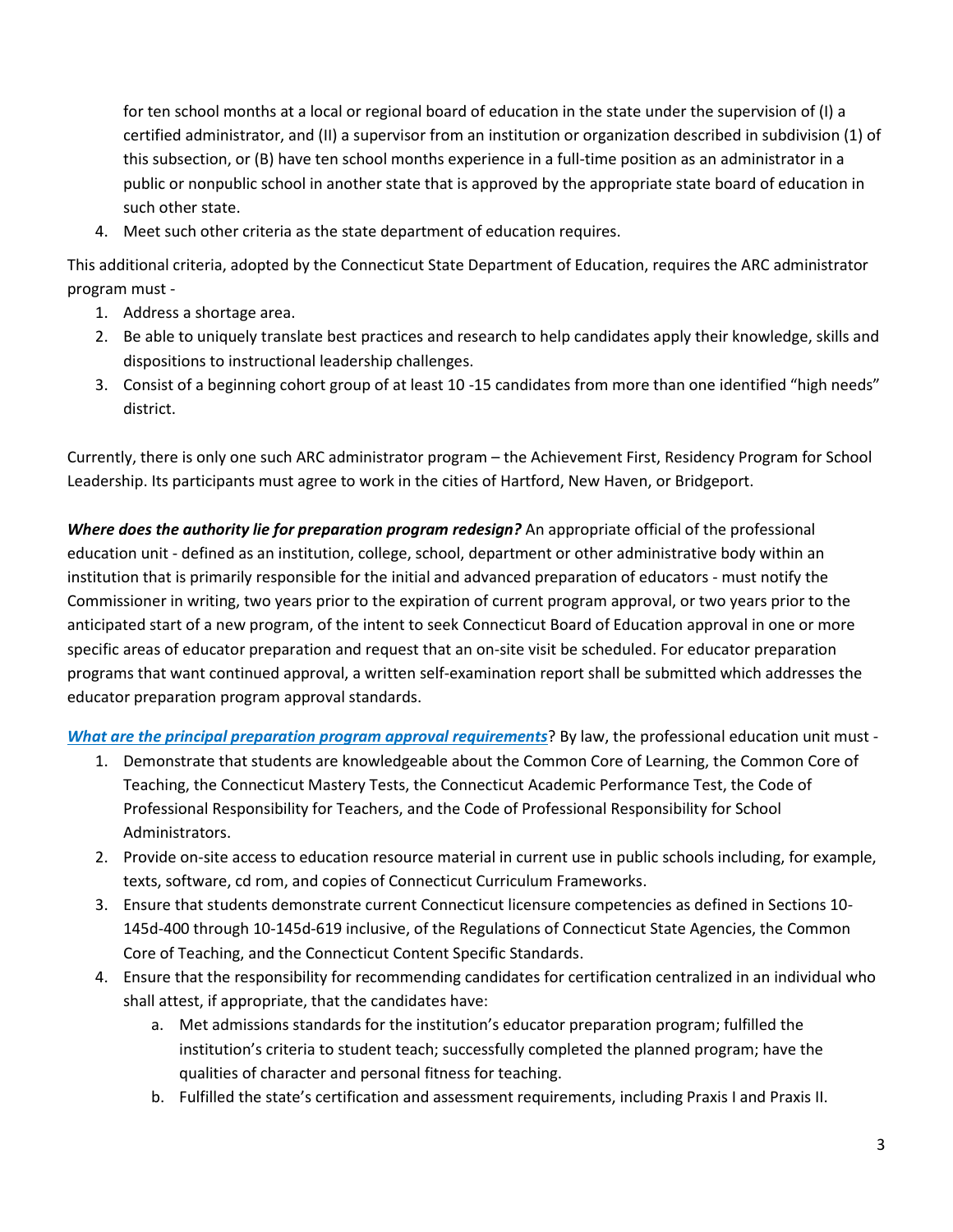# **Florida**

*What is the traditional route to certification***?** Florida has two levels of certification – through Level I (educational leadership) or Level II (school principal) preparation programs. A Level I program operates in a traditional fashion – through a higher education institution resulting in a master's degree and eligibility for a certificate in education leadership. Level II programs are offered at the district-level through a professional development program for individuals that have already earned a Level I certification. Upon completion of a Level II program, candidates will be eligible for a Level II certification.

*Is there an alternative route to certification?* Yes. By law, school districts may also seek to offer Level I programs for employed individuals in a 'leadership position' who already have earned a master's degree in an area other than educational leadership. One school district currently has approval.

*Where does the authority lie for preparation program redesign?* Once an educational leadership program is approved, the program is required to provide an annual institutional program evaluation plan (IPEP) to the state department of education and must include any changes to its curricula and submit the appropriate matrix to demonstrate alignment to the **Florida [Principal Leadership Standards](http://www.fldoe.org/teaching/professional-dev/the-fl-principal-leadership-stards/)**.

*[What are the principal preparation program approval requirements?](https://www.flrules.org/gateway/RuleNo.asp?title=EDUCATOR%20STANDARDS,%20PREPARATION%20AND%20PERFORMANCE&ID=6A-5.081)* To be approved as a Level I/education leadership program –

- 1. A postsecondary institution shall employ faculty who are qualified to teach courses required in the program. Faculty and staff who supervise field experiences shall document annual onsite participation in activities in prekindergarten through grade 12 school settings.
- 2. A postsecondary institution shall provide evidence of its partnership with at least one school district as approved under this rule.
- 3. A postsecondary institution may include a modified version of its approved program to individuals who hold a master's or higher degree, provided the institution has a means to document that the completer of the modified program has met all program requirements.
- 4. A postsecondary institution and school districts (through the Level I alternative route) shall describe the qualifications used for admission and admit only candidates that demonstrate instructional expertise and leadership potential as approved under this rule.
- 5. A postsecondary institution and school districts (through the Level I alternative route) shall describe how competency-based training is aligned to the Florida Principal Leadership Standards.
- 6. A postsecondary institution and school districts (through the Level I alternative route) shall describe how training shall be aligned to the personnel evaluation criteria under **[Section 1012.34, Florida Statute.](http://www.leg.state.fl.us/Statutes/index.cfm?App_mode=Display_Statute&URL=1000-1099/1012/Sections/1012.34.html)**
- 7. A postsecondary institution and school districts (through the Level I alternative route) shall only endorse as program completers candidates who demonstrate all of the Florida Principal Leadership Standards at the initial certification level and earn passing scores on all portions of the Florida Educational Leadership Examination required in **[Section 1012.56, Florida Statute.](http://www.leg.state.fl.us/Statutes/index.cfm?App_mode=Display_Statute&Search_String=&URL=1000-1099/1012/Sections/1012.56.html)**
- 8. School districts (through the Level I alternative route) shall offer its approved professional development program in educational leadership only to its employees who hold a master's degree from an accredited or approved institution may provide for admission of candidates without this degree, provided that the district's program documentation includes a process of formally notifying such candidates that they are not eligible to complete the program without official documentation of the master's degree.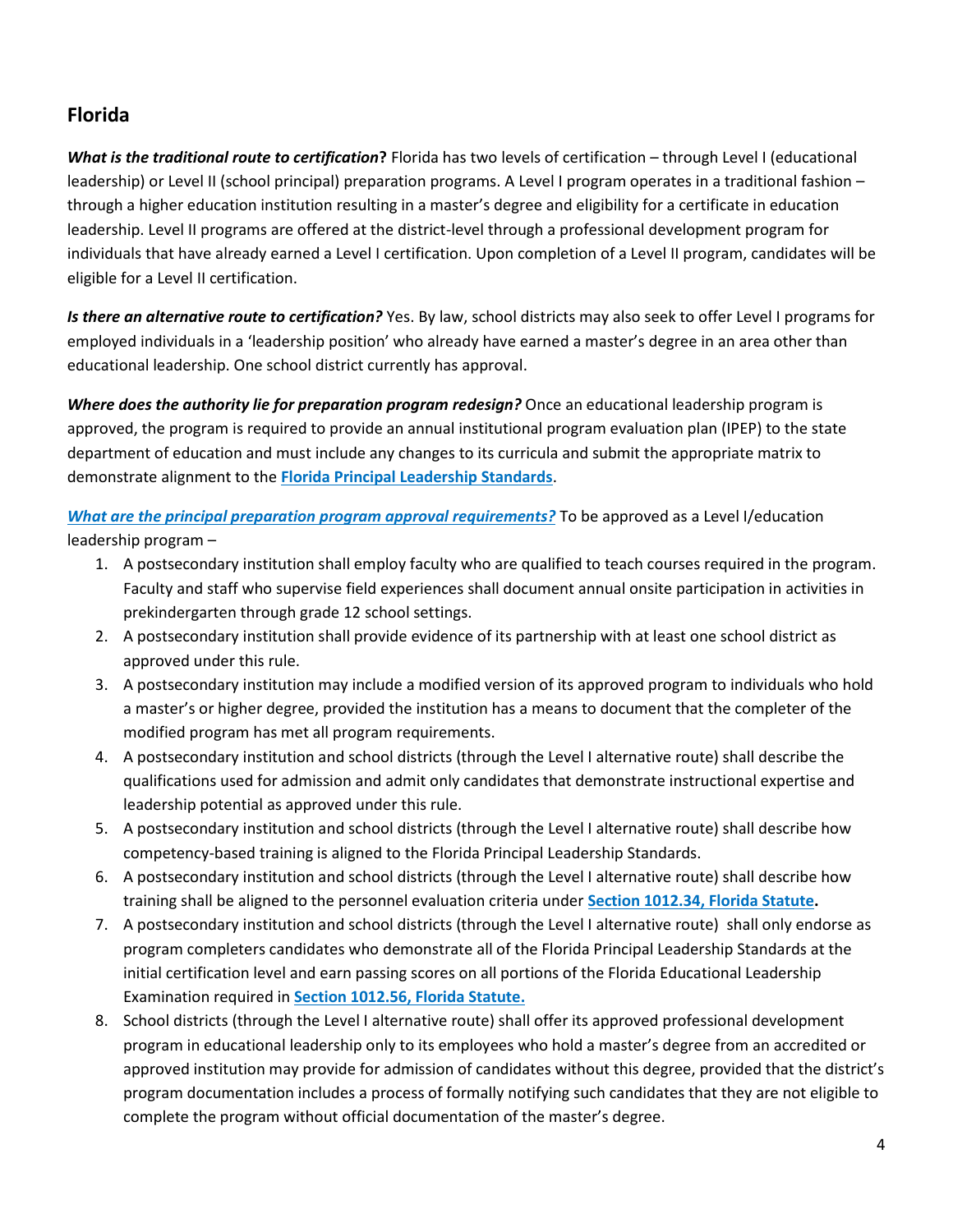#### **Georgia**

*Traditional route to certification***:** Georgia has a Tier I and Tier II Educational Leadership certificate. Tier I certification is for school-level leadership positions below principal and district-level leadership positions. A Standard Professional certificate in Educational Leadership is issued upon completion of a Tier I educational leadership certification program. A three (3)-year Non-Renewable Professional certificate in Educational Leadership – Tier I may be issued at the request of an employing Georgia Local Unit of Administration (LUA) to an educator who meets specified requirements. Tier II certification is for any leadership position including principal and superintendent. It is also possible to obtain a three (3)-year Non-Renewable Performance-Based Professional certificate in Educational Leadership – Tier II at the request of an employing Georgia LUA to an educator who meets the following requirements-

- 1. Employment in a position requiring Tier II Educational Leadership certification
- 2. Possession of one of the following: (i) A valid Standard Professional certificate in Educational Leadership Tier I or (ii) A master's degree or higher from a Georgia Professional Standards Commission (GaPSC) accepted accredited institution.

*Is there an alternative route to certification?* Yes. Georgia specifies **[program and admission requirements](https://www.gapsc.com/Rules/Current/EducatorPreparation/505-3-.76.pdf)** specifically for alternative preparation for educational leadership program at both the Tier I and Tier II levels. These programs are a post-baccalaureate program designed for individuals who have not prepared as leaders in a traditional leadership preparation program. These preparation programs, which lead to an Educator Preparation Provider's verification of meeting requirements for Georgia certification, but not a degree, recognize candidates' earlier academic preparation and life experiences.

*Where does the authority lie for preparation program redesign?* Once an educational leadership program has been approved by the GaPSC, the institution may make changes as data deems appropriate. Those changes are communicated to the GaPSC through a **[Substantive Change process](https://www.gapsc.com/EducatorPreparation/Resources/Downloads/IHE/SubstantiveChangeGuidance_2015.pdf)**.

*[What are the principal preparation program approval requirements?](https://www.gapsc.com/Rules/Current/EducatorPreparation/505-3-.77.pdf)* To be approved as Tier I educational leadership preparation program, the requirements are -

- **1. Program Admission**: Educator preparation programs (EPPs) shall determine admission requirements for Tier I entry level preparation programs in addition to the minimum degree requirements.
- **2. Program Content Standards**: The content standards for Tier I educational leadership programs are the Georgia Educational Leadership Standards in effect at the time of program approval. The functions accompanying the standards inform and support the practice of the educational leader by illustrating some, but not all, leadership practices that define the standards in practice. Programs will be assessed at the standard level. The standards shall be addressed in programs leading to Tier I entry level Educational Leadership certification.
- **3. Program Curriculum:** Programs leading to Tier I Entry Level Educational Leadership certification shall address all standards, but shall place emphasis on standards related specifically to practices designed to directly impact the improvement of teaching and learning.
- **4. Partnerships:** A partnership agreement shall be established with LUAs, schools, agencies, or other organizations for the purpose of collaborative work to ensure program curriculum and instruction addresses LUA needs and to continuously examine program effectiveness. Such partnerships shall not address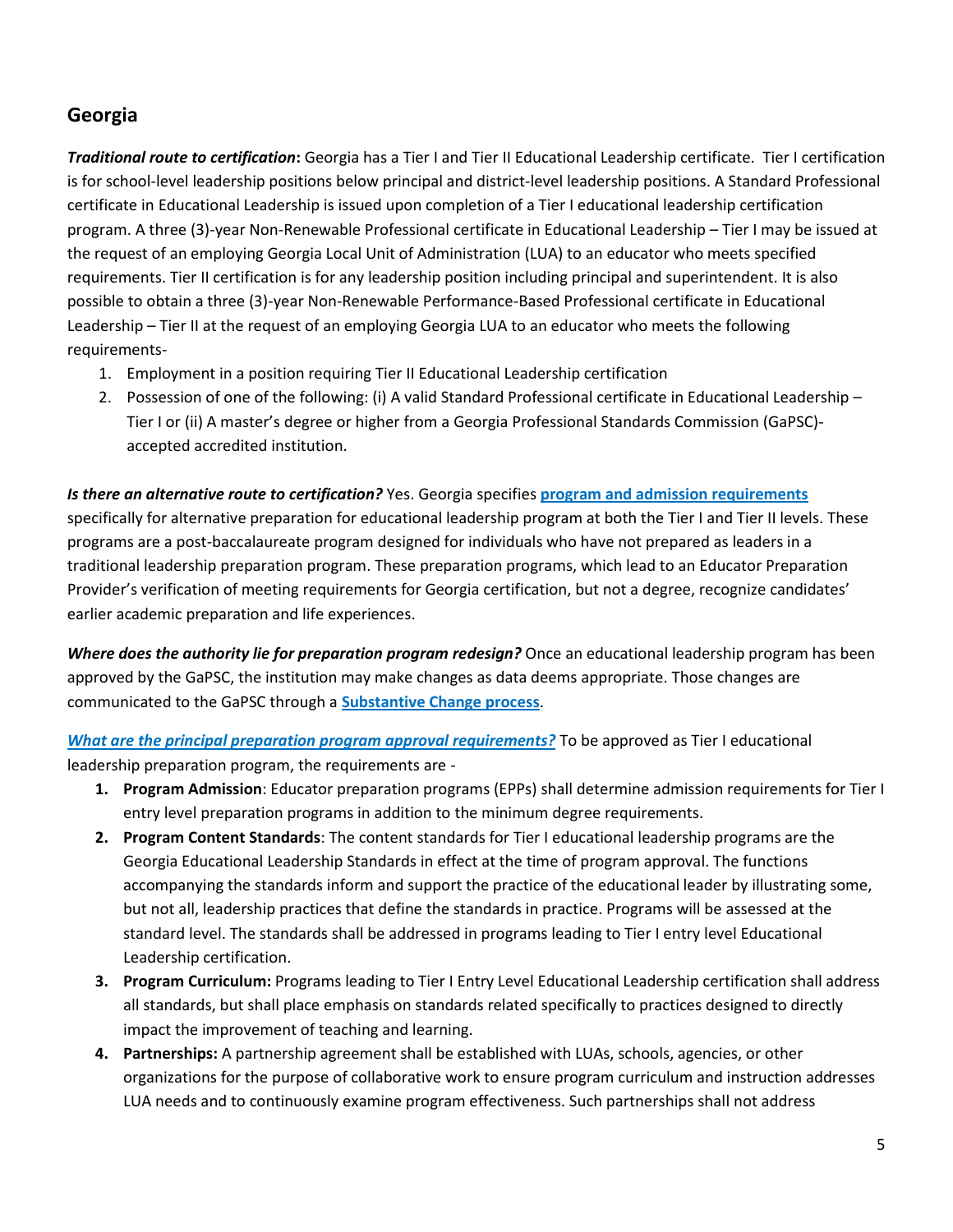candidate selection since Tier I programs allow entry through self selection. A regular and systematic plan shall be established for updating partnership agreements to ensure continuous improvement of the preparation program.

**5. Candidate Support:** At a minimum, Tier I candidates shall receive mentoring by a leader who is actively employed in a leadership position in the P-12 school or LUA. In addition, candidates shall receive EPP support through group coaching or other means whereby candidates have opportunities to interact with program staff and other candidates for reflection, feedback, and support related to their performances in the field.

Additional guidance on educational leadership program requirements can be found **[here](https://www.gapsc.com/EducatorPreparation/Resources/Downloads/IHE/Guidance%20for%20Tiered%20Educational%20Leadership%20Programs.pdf)**.

# **Kentucky**

*What is the traditional route to certification***?** Kentucky has a two-step process for certification – Level I followed by Level II. When the initial principal program is completed, and the Education Professional Standards Board (EPSB) receives the written confirmation of that program from the university and the applicant receives Level I certification. When a candidate completes Level I, they receive a Statement of Eligibility (SOE) and can begin working on Level II certification. The SOE allows candidates five years to apply and receive employment as a principal/assistant principal in a Kentucky school. During the first year of employment, the Kentucky Principal Internship Program (KPIP) must be successfully completed (however, the KPIP program is currently suspended due to budget constraints). With KPIP suspended, when a person is hired as a principal or assistant principal, the district mails in the Confirmation of Employment on the back of the Principal Statement, and the EPSB adds it to the person's certificate. The five-year renewal requirement is then to just complete the Level II principal program.

*Is there an alternative route to certification?* Yes. While there are eight alternative certification programs for teachers, only one of these options is extended to administrators/principals - Option 6: University-Based Alternative Route to Certification. Candidates for this route must have a bachelor's or master's degree and meet university admission standards. Currently, WKU has an approved alternative route for certification as school principal.

*Where does the authority lie for preparation program redesign?* Universities submit their education programs for approval to the EPSB, which is housed in the state department of education.

*[What are the principal preparation program approval requirements](http://www.epsb.ky.gov/teacherprep/prinredesignguidelines.asp)?* To be approved as a principal/instructional leadership program, programs must provide -

- 1. A plan to collaborate with academic disciplines outside the field of education to supplement the candidate's knowledge and skills.
- 2. A plan to collaborate with districts to provide high quality field experiences that accomplish the following:
	- a. Enhance coursework throughout the program.
	- b. Ensure a continuum of school-based experiences that range from observing, to participating, to leading.
	- c. Expose candidates to diverse student populations and school environments.
- 3. A plan to use rigorous formative and summative evaluations of each candidate's knowledge and skills to accomplish the following:
	- a. Advocate, nurture, and sustain a school culture that promotes high levels of learning for all students
	- b. Manage a school for efficiency, accountability and safety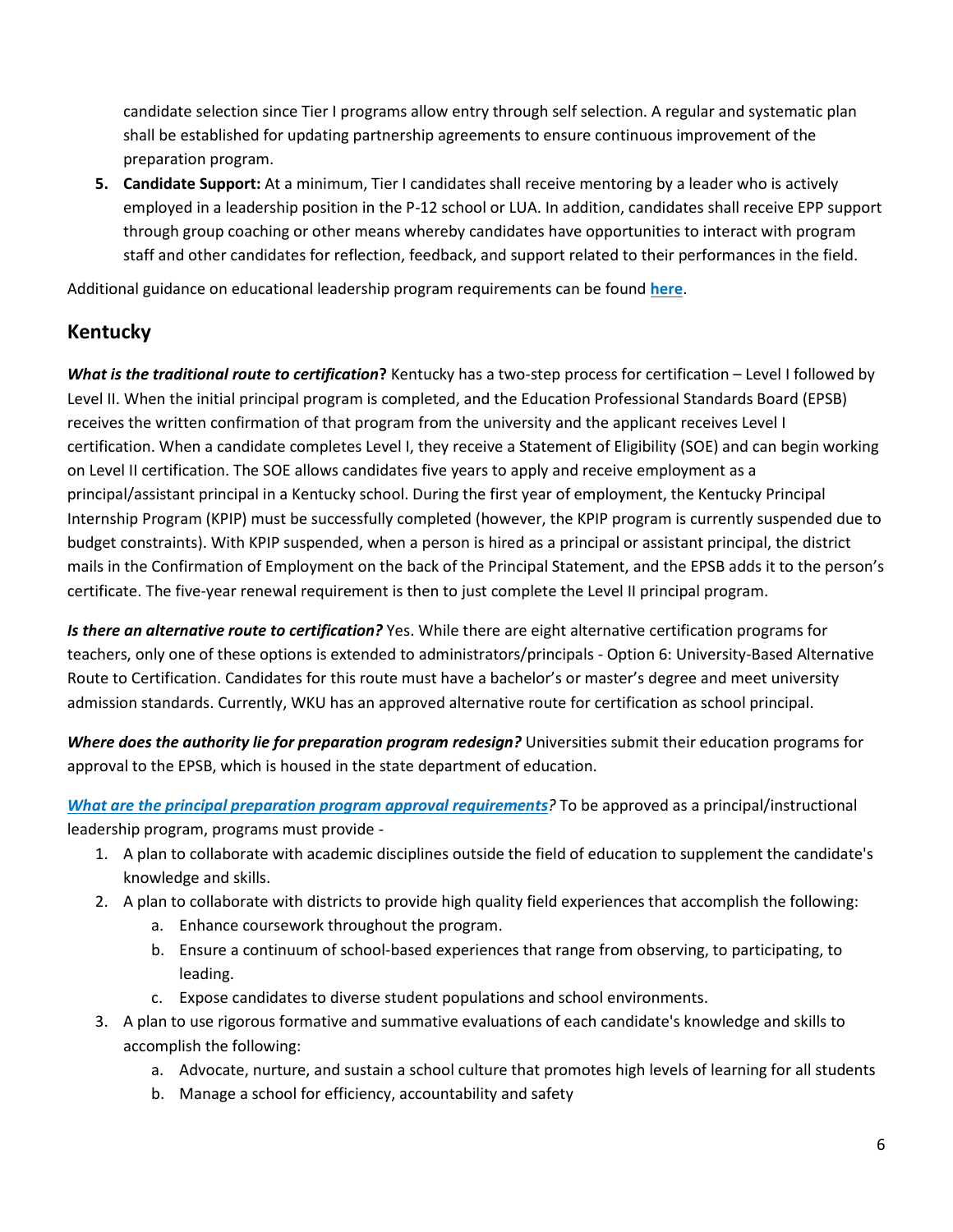- 4. A plan for a capstone project at the end of Level I that requires the candidate to conduct research and defend the project to a panel composed of faculty and practicing school administrators
- 5. The program prepares candidates for school principal according to the following standards:
	- a. Educational Leadership Policy Standards: ISLLC 2008.
	- b. Technology Standards for School Administrators.
	- c. Dispositions, Dimensions, and Functions.

#### **New York**

*What is the traditional route to certification***:** Candidates who obtain a master's degree - or a bachelor's degree and successfully completed the clinically rich principal preparation pilot program – and have the required examination scores and 3 years' experience qualify for an initial certificate as a school building leader. A candidate with an initial certification can then qualify for a professional certificate after additional experience in an educational leadership position.

*Is there an alternative route to certification?* No state policy found. New York provides two alternative routes for district-level leaders, but no policy was found for school building leaders.

*Where does the authority lie for preparation program redesign?* To change an existing program in educational leadership, the program must fill out and submit a **[Teacher and Education Leader Program Change Form](http://www.highered.nysed.gov/ocue/aipr/register-te.html)** with the state department of education. This form is used for any changes in curriculum.

*[What are the principal preparation program approval requirements](https://govt.westlaw.com/nycrr/Document/Ieca6da1bc22111dd97adcd755bda2840?viewType=FullText&originationContext=documenttoc&transitionType=CategoryPageItem&contextData=(sc.Default))?* General requirements for all programs preparing education leaders are -

- 1. Programs for the preparation of education leaders shall be graduate programs offered by institutions of higher education, or by institutions of higher education collaborating with school districts or with educational or leadership associations.
- 2. Programs shall demonstrate a commitment to:
	- a. Preparing candidates to be education leaders who understand child and adolescent development and learning and who focus on student achievement, including meeting State learning standards.
	- b. Recruiting candidates from groups historically underrepresented in educational leadership.
	- c. Preparing candidates to be education leaders who demonstrate the following nine essential characteristics of effective leaders:
		- i. Leaders know and understand what it means and what it takes to be a leader.
		- ii. Leaders have a vision for schools that they constantly share and promote.
		- iii. Leaders communicate clearly and effectively.
		- iv. Leaders collaborate and cooperate with others.
		- v. Leaders persevere and take the long view.
		- vi. Leader support, develop and nurture staff.
		- vii. Leaders hold themselves and others responsible and accountable.
		- viii. Leaders never stop learning and honing their skills.
		- ix. Leaders have the courage to take informed risks.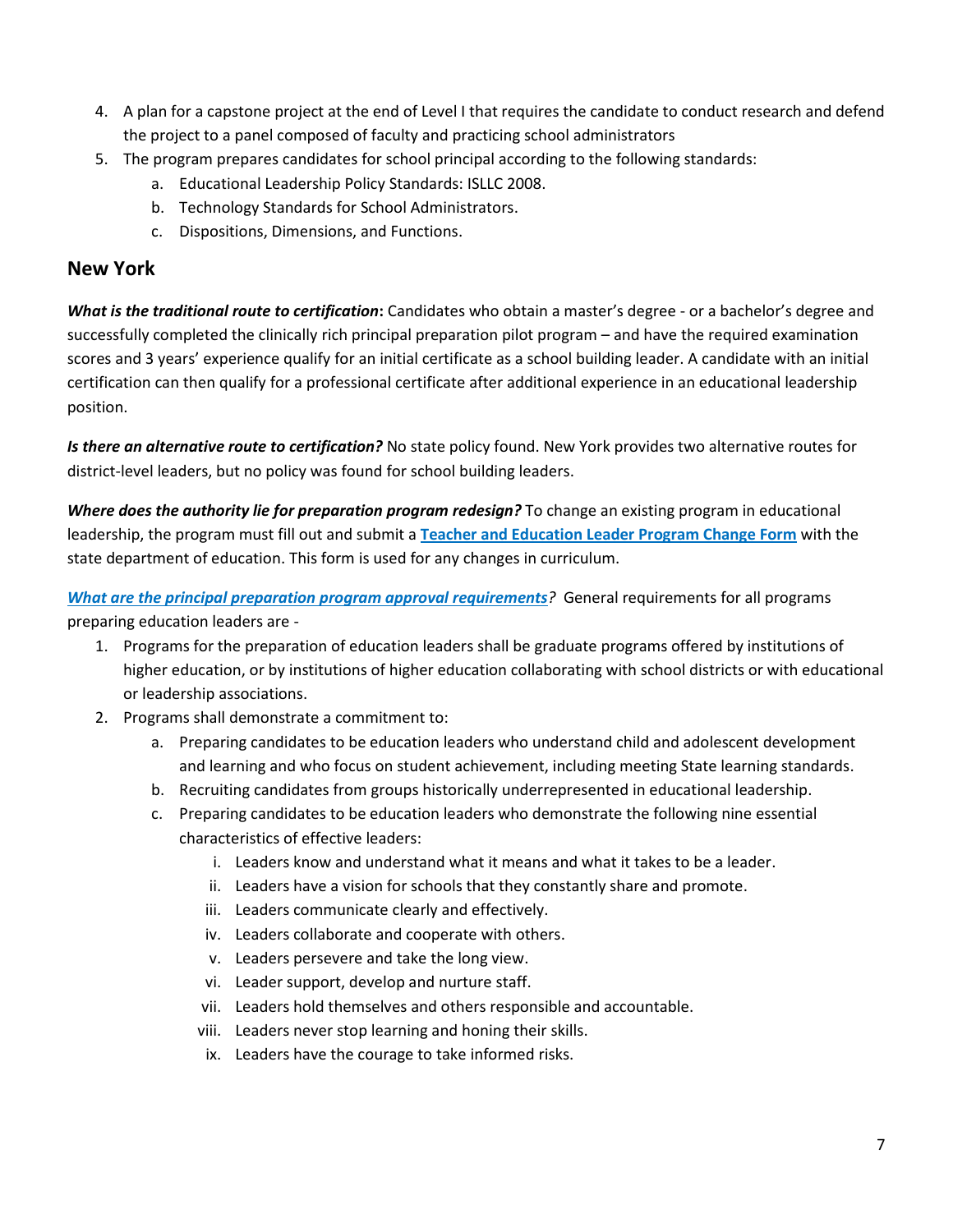- 3. Programs shall establish and maintain formal relationships with distinguished practitioners and scholars in the field of education and in other fields, such as business or the professions, for the purposes of program development, leadership preparation, program evaluation, and program improvement.
- 4. Other requirements.
	- a. Programs shall ensure that candidates complete two clock hours of coursework or training in school violence prevention and intervention, in accordance with section 3004 of the Education Law. Such coursework or training shall include but not be limited to, study in the warning signs within a developmental and social context that relate to violence and other troubling behaviors in children; the statutes, regulations and policies relating to a safe nonviolent school climate; effective classroom management techniques and other academic supports that promote a nonviolent school climate and enhance learning; the integration of social and problem solving skill development for students within the regular curriculum; intervention techniques designed to address a school violence situation; and how to participate in an effective school/community referral process for students exhibiting violent behavior.
	- b. Programs shall ensure that candidates complete two clock hours of coursework or training regarding the identification and reporting of suspected child abuse or maltreatment, in accordance with the requirements of sections 3003 and 3004 of the Education Law.
	- c. Programs shall ensure that candidates complete six clock hours, of which at least three hours must be conducted through face-to-face instruction, of coursework or training on the social patterns of harassment. bullying and discrimination, a, in accordance with the requirements of section 14 of the Education Law.

There are additional requirements for approval as a school building leaders and school district leader that can also be found **[here](https://govt.westlaw.com/nycrr/Document/Ieca6da1bc22111dd97adcd755bda2840?viewType=FullText&originationContext=documenttoc&transitionType=CategoryPageItem&contextData=(sc.Default))**.

# **North Carolina**

*What is the traditional route to certification***?** In general, a candidate for principal licensure must complete an approved Master of School Administration (MSA) program with an approved college or university. There are, however, some school districts that have partnered with approved university providers to develop an "in-house" principal preparation program. These programs provide some (or all) of the training/coursework required for the MSA with the university exercising control over the program of study and instruction

*Is there an alternative route to certification?* No state policy found. There is no alternative route to licensure given that an approved program provider (college or university) must oversee any path to principal licensure.

*Where does the authority lie for preparation program redesign?* Institutions of higher education (IHE) must submit a "blueprint" to the NC State Board of Education for approval. The blueprint identifies that courses and requirements for granting a candidate an MSA degree. If an institution wishes to change in its program, they must submit those proposed changes to the NC State Board of Education for approval. The state board of education does not design MSA programs for IHEs, but only approve or deny blueprint that are submitted by the IHEs. If there are legislative changes or state board of education policy changes to principal preparation policies, the IHEs would be required to alter their blueprints to align with the new statutes or policies.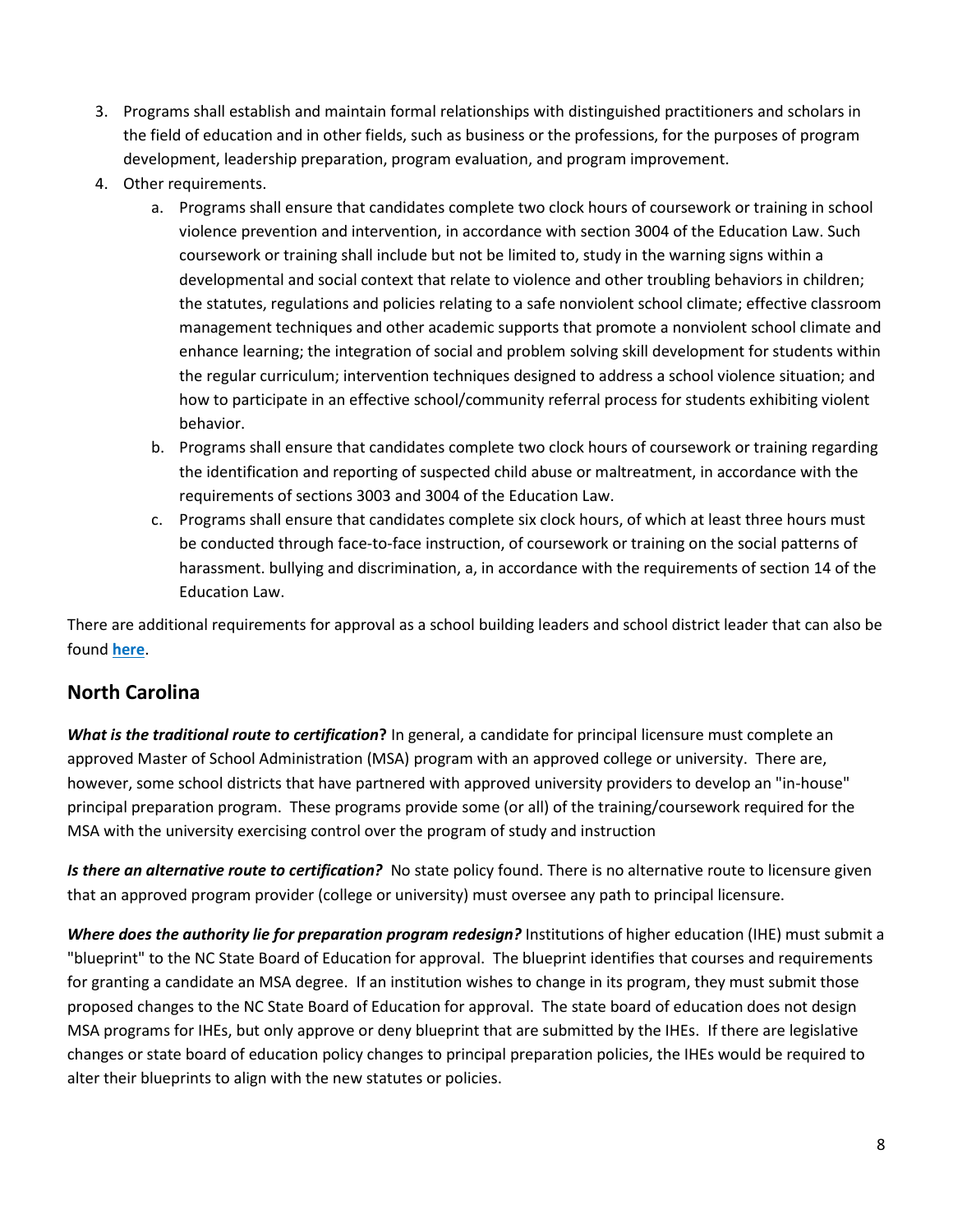*[What are the principal preparation program approval requirements?](https://stateboard.ncpublicschools.gov/policy-manual/teacher-education/standards-and-indicators-for-approved-teacher-education-programs)* Principal preparation programs are required to address the North Carolina Standards for School Executives. Candidates seeking the School Administrator - Principal license are assessed using the **[North Carolina School Executive Evaluation Rubric for Pre-service](http://www.ncpublicschools.org/docs/ihe/edprep/executive/pre-service-principal-rubric.pdf)  [Candidates](http://www.ncpublicschools.org/docs/ihe/edprep/executive/pre-service-principal-rubric.pdf)**. The North Carolina Standards for School Executives are -

- 1. **Strategic Leadership**: School executives will create conditions that result in strategically re-imaging the school's vision, mission, and goals in the 21st century.
- 2. **Instructional Leadership**: School executives will set high standards for the professional practice of 21st century instruction and assessment that result in a no nonsense accountable environment.
- 3. **Cultural Leadership**: School executives will understand and act on the understanding of the important role a school's culture contributes to the exemplary performance of the school.
- 4. **Human Resource Leadership**: School executives will ensure that the school is a professional learning community.
- 5. **Managerial Leadership:** School executives will ensure that the school has processes and systems in place for budgeting, staffing, problem solving, communicating expectations and scheduling that result in organizing the work routines in the building.
- 6. **External Development Leadership**: A school executive will design structures and processes that result in community engagement, support, and ownership.
- 7. **Micropolitical Leadership:** The school executive will build systems and relationships that utilize the staff's diversity, encourage constructive ideological conflict in order to leverage staff expertise, power and influence to realize the school's vision for success.

Additional MSA blueprint guidelines are currently under revision.

# **Virginia**

*What is the traditional route to certification***?** An endorsement in administration and supervision preK-12 consists of Level I, which is required to serve as a building-level administrator or central office supervisor, and Level II, which is an optional endorsement to which an experienced building-level administrator may aspire. A building-level administrator may seek Level II endorsement in administration and supervision preK-12 after successfully serving as a building-level administrator for at least five years in a public school or accredited nonpublic school and successfully completing a formal induction program as a principal or assistant principal.

*Is there an alternative route to certification?* Yes. There are two alternative routes to certification in Virginia. Route 1 is a certification restricted to the Virginia school division in which the school superintendent submitted the recommendation for endorsement. The candidate must have completed graduate coursework in school law, evaluation of instruction and other areas of study requirement by the employing Virginia school superintendent. This endorsement is valid only in the designated Virginia school division and would not be portable or reciprocal. Route 2 has a more stringent graduate coursework requirement and is portable or reciprocal.

*Where does the authority lie for preparation program redesign?* The state department of education conducts biennial reviews of educator preparation programs. In this review, the program must describe any major changes that have taken place since the last visit (e.g., added/dropped programs/degrees; significant increase/decrease in enrollment; major reorganization of the professional education program, etc.)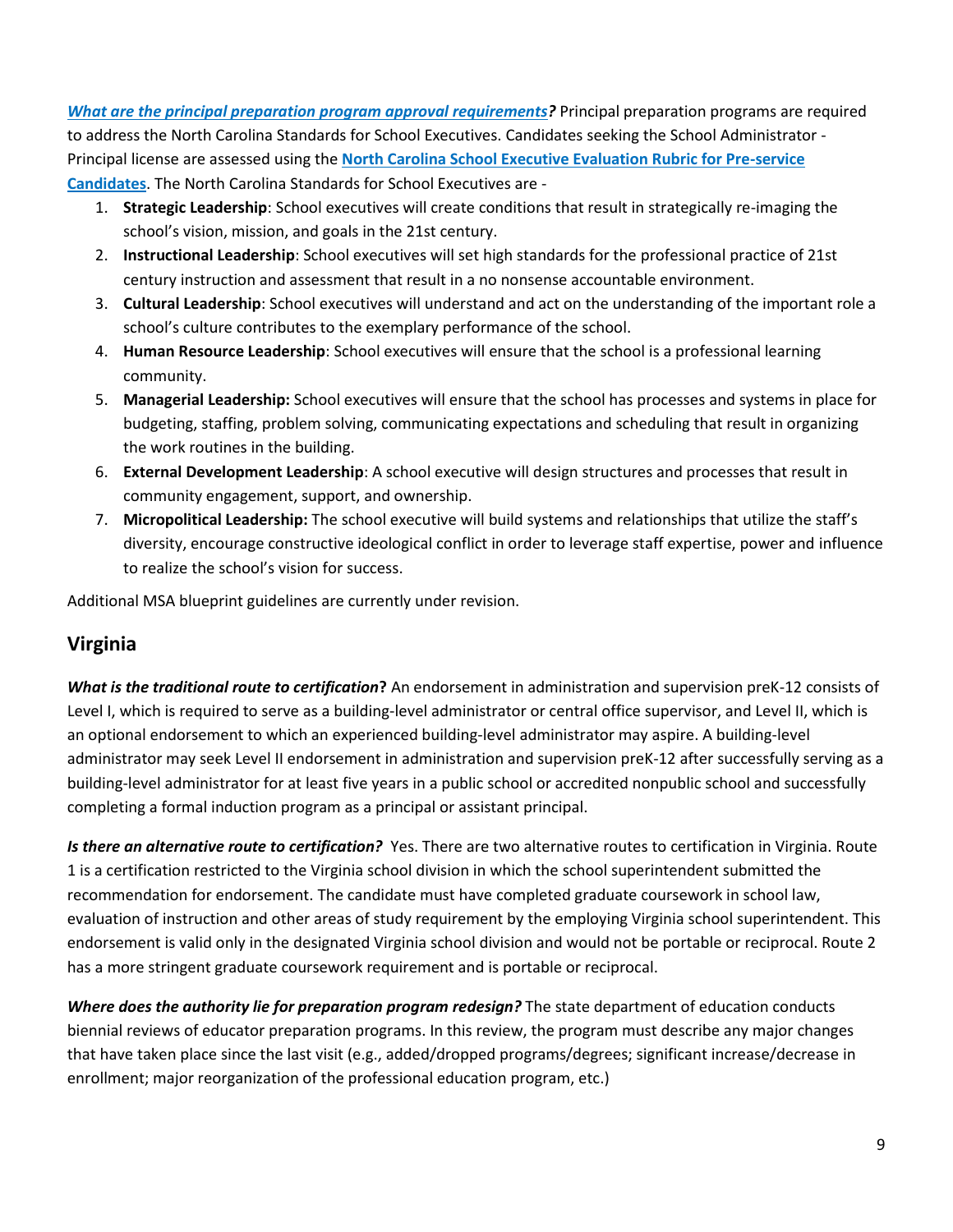#### *[What are the principal preparation program approval requirements](https://law.lis.virginia.gov/admincode/title8/agency20/chapter542/section530/)***?** To be approved, a program in administration

and supervision preK-12 shall ensure:

- 1. The candidate has demonstrated the following competencies:
	- a. Knowledge understanding, and application of planning, assessment, and instructional leadership that builds collective professional capacity, including:
		- i. Principles of student motivation, growth, and development as a foundation for age- and grade-appropriate curriculum, instruction, and assessment.
		- ii. Collaborative leadership in gathering and analyzing data to identify needs to develop and implement a school improvement plan that results in increased student learning.
		- iii. Planning, implementation, and refinement of standards-based curriculum aligned with instruction and assessment.
		- iv. Collaborative planning and implementation of a variety of assessment techniques, including examination of student work, that yield individual, class, grade level, and school level data as a foundation for identifying existing competencies and targeting areas in need of further attention.
		- v. Incorporation of differentiated and effective instruction that responds to individual learner needs including appropriate response to cultural, ethnic, and linguistic diversity.
		- vi. Integration of technology in curriculum and instruction to enhance learner understanding.
		- vii. Identification, analysis, and resolution of problems using effective problem-solving techniques.
		- viii. Communication of a clear vision of excellence, linked to mission and core beliefs that promotes continuous improvement consistent with the goals of the school division.
	- b. Knowledge understanding, and application of systems and organizations, including:
		- i. Systems theory and the change process of systems, organizations and individuals, using appropriate and effective adult learning models.
		- ii. Aligning organizational practice, division mission, and core beliefs for developing and implementing strategic plans.
		- iii. Information sources and processing, including data collection and data analysis strategies.
		- iv. Using data as a part of ongoing program evaluation to inform and lead change.
		- v. Developing a change management strategy for improved student outcomes.
		- vi. Developing empowerment strategies to create personalized learning environments for diverse schools.
		- vii. Effective communication skills including consensus building, negotiation, and mediation skills.
	- c. Knowledge understanding and application of management and leadership skills that achieve effective and efficient organizational operations, including:
		- i. Alignment of curriculum and instruction and assessment of the educational program to achieve high academic success at the school and division/district level.
		- ii. Principles and issues of supervising and leading others to ensure a working and learning climate that is safe, secure, and respectful of a diverse school community.
		- iii. Management decisions that ensure successful teaching and learning including, human resources management and development, theories of motivation, change in school culture,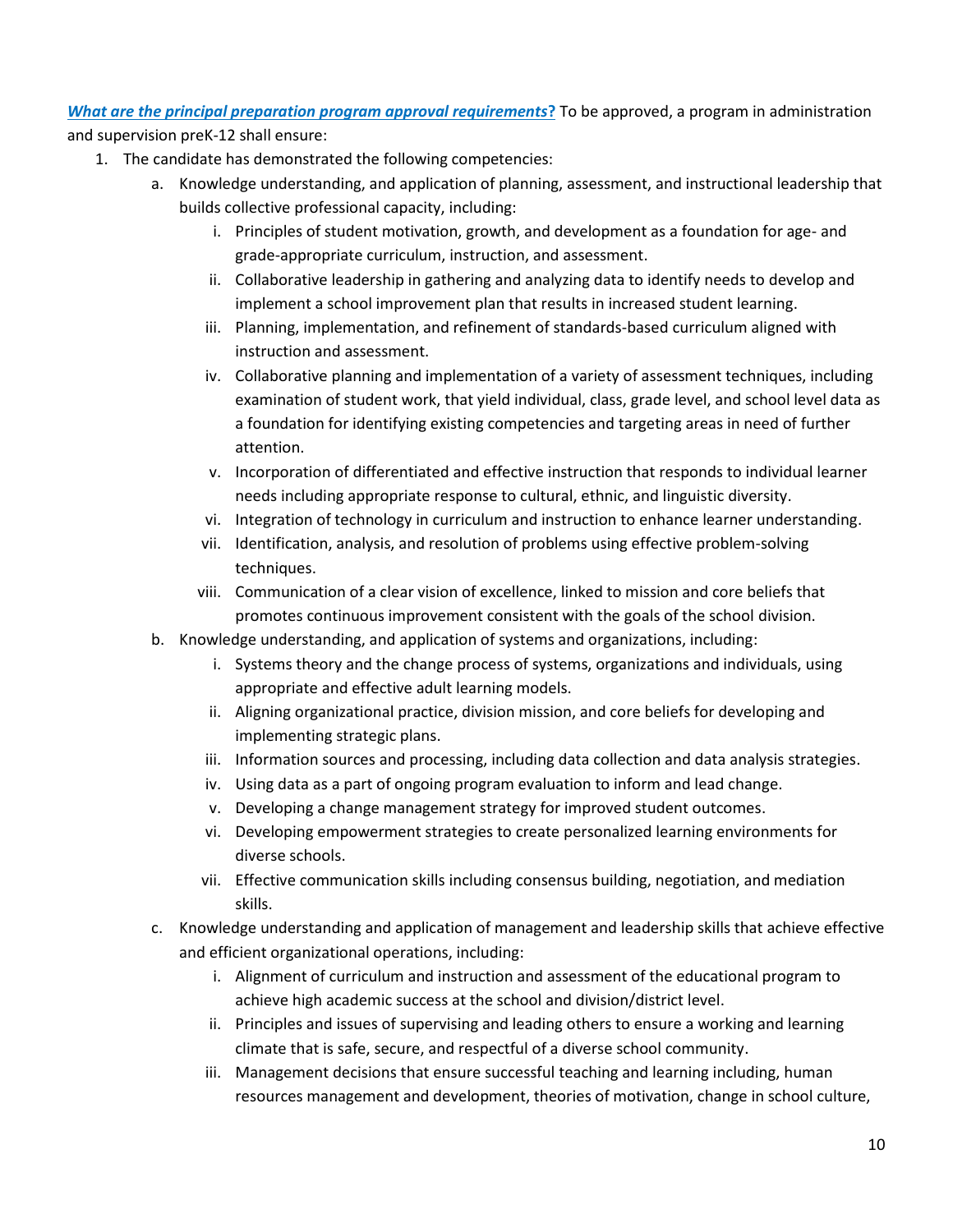innovation and creativity, conflict resolution, adult learning and professional development models.

- iv. Principles and issues related to fiscal operations of school management;
- v. Principles and issues related to school facilities and use of space and time.
- vi. Legal issues impacting school operations and management.
- vii. Technologies that support management functions.
- viii. Application of data-driven decision making to initiate and continue improvement in school and classroom practices and student achievement.
- d. Knowledge understanding and application of the conditions and dynamics impacting a diverse school community, including:
	- i. Emerging issues and trends within school/community relations.
	- ii. Working collaboratively with staff, families, and community members to secure resources and to support the success of a diverse population.
	- iii. Developing appropriate public relations and public engagement strategies and processes.
	- iv. Principles of effective two-way communication, including consensus building and negotiation skills.
	- v. Integration of technology to support communication efforts.
- e. Knowledge understanding and application of the purpose of education and the role of professionalism in advancing educational goals, including:
	- i. Historically and philosophically grounded philosophy of education that reflects commitment to principles of honesty, fairness, caring, and equity in day-to-day professional behavior.
	- ii. Integration of high quality, content rich, job-embedded professional learning that respects the contribution of all faculty and staff members in building a diverse professional learning community.
	- iii. Reflective understanding of theories of leadership and their application to decision-making in the school setting.
	- iv. Intentional and purposeful effort to model professional, moral, and ethical standards as well as personal integrity in all interactions.
	- v. Intentional and purposeful effort to model continuous professional learning and to work collegially and collaboratively with all members of the school community to support the school's goals and enhance its collective capacity.
- f. Knowledge understanding and application of basic leadership theories and influences that impact schools including:
	- i. Concepts of leadership including systems theory, change theory, learning organizations and current leadership theory.
	- ii. Historical leadership theories including organizational theory, motivational theory, political and social systems theory to practical situations.
	- iii. Identify and respond to internal and external forces and influences on a school.
	- iv. Identify and apply the processes of educational policy development at the state, local, and school level.
	- v. Identify and demonstrate ways to influence educational policy development at the state, local, and school level.